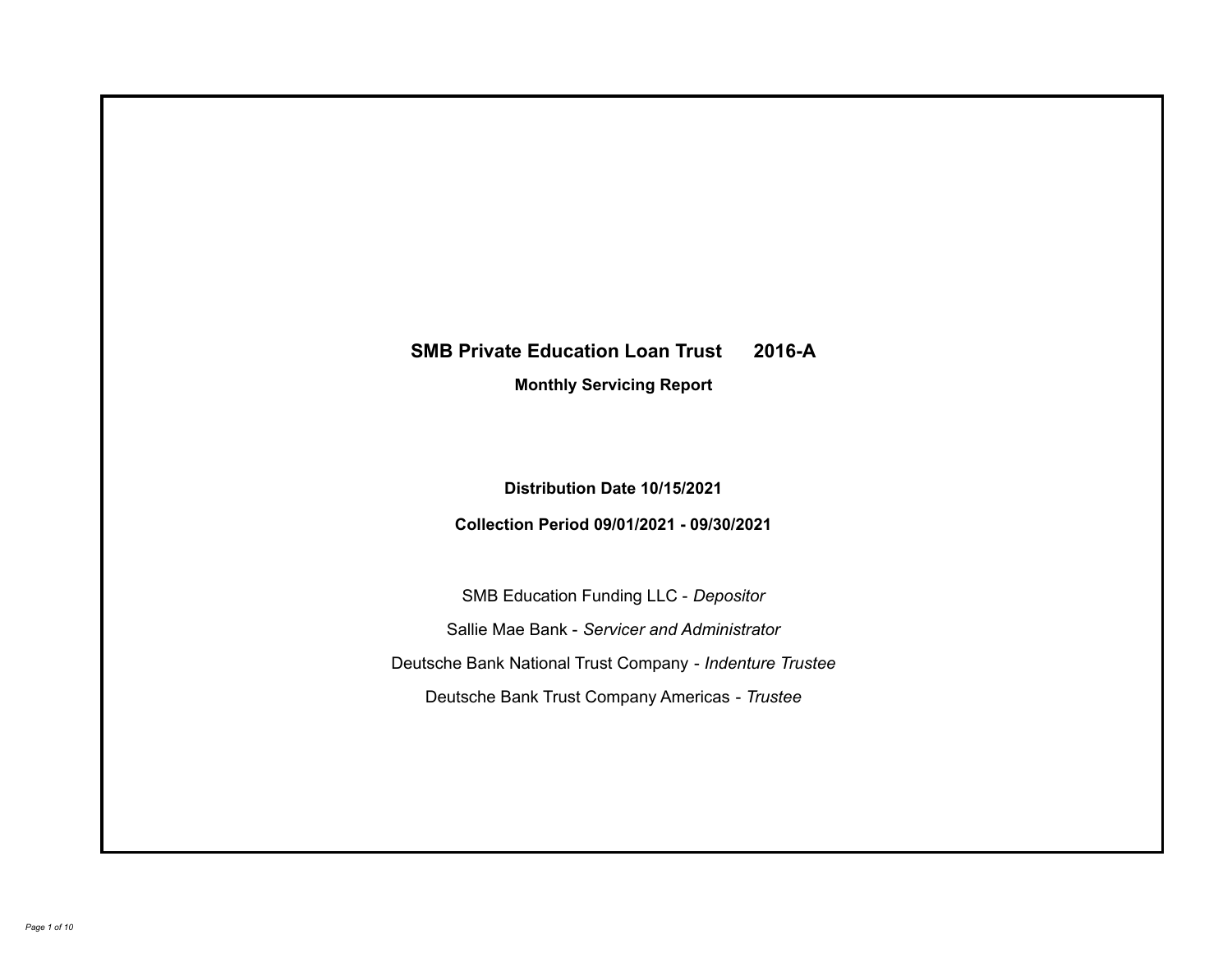A

| A            | <b>Student Loan Portfolio Characteristics</b>   |                   | <b>Settlement Date</b><br>05/26/2016 | 08/31/2021       | 09/30/2021       |
|--------------|-------------------------------------------------|-------------------|--------------------------------------|------------------|------------------|
|              | <b>Principal Balance</b>                        |                   | \$585,861,635.84                     | \$245,952,534.02 | \$241,097,732.99 |
|              | Interest to be Capitalized Balance              |                   | 32,367,510.93                        | 9,110,162.58     | 9,000,482.81     |
|              | Pool Balance                                    |                   | \$618,229,146.77                     | \$255,062,696.60 | \$250,098,215.80 |
|              |                                                 |                   |                                      |                  |                  |
|              | Weighted Average Coupon (WAC)                   |                   | 8.16%                                | 7.72%            | 7.72%            |
|              | Weighted Average Remaining Term                 |                   | 134.18                               | 126.33           | 126.37           |
|              | Number of Loans                                 |                   | 53,959                               | 22,989           | 22,598           |
|              | Number of Borrowers                             |                   | 52,283                               | 22,172           | 21,798           |
|              | Pool Factor                                     |                   |                                      | 0.412569834      | 0.404539671      |
|              | Since Issued Total Constant Prepayment Rate (1) |                   |                                      | 9.60%            | 9.59%            |
|              |                                                 |                   |                                      |                  |                  |
| B            | <b>Debt Securities</b>                          | <b>Cusip/Isin</b> | 09/15/2021                           |                  | 10/15/2021       |
|              | A <sub>2</sub> A                                | 78449FAB7         | \$79,609,566.76                      |                  | \$77,457,351.50  |
|              | A2B                                             | 78449FAC5         | \$48,934,320.86                      |                  | \$47,611,399.56  |
|              | B                                               | 78449FAD3         | \$50,000,000.00                      |                  | \$50,000,000.00  |
|              |                                                 |                   |                                      |                  |                  |
| $\mathsf{C}$ | <b>Certificates</b>                             | Cusip/Isin        | 09/15/2021                           |                  | 10/15/2021       |
|              | Residual                                        | 78449F101         | \$100,000.00                         |                  | \$100,000.00     |
|              |                                                 |                   |                                      |                  |                  |
| D            | <b>Account Balances</b>                         |                   | 09/15/2021                           |                  | 10/15/2021       |
|              | Reserve Account Balance                         |                   | \$1,557,854.00                       |                  | \$1,557,854.00   |
|              |                                                 |                   |                                      |                  |                  |
| E            | <b>Asset / Liability</b>                        |                   | 09/15/2021                           |                  | 10/15/2021       |
|              | Overcollateralization Percentage                |                   | 30.00%                               |                  | 30.00%           |

Specified Overcollateralization Amount

Actual Overcollateralization Amount \$76,518,808.98

(1) For additional information, see 'Since Issued CPR Methodology' found in section VIII of this report .

\$75,029,464.74 \$75,029,464.74

\$76,518,808.98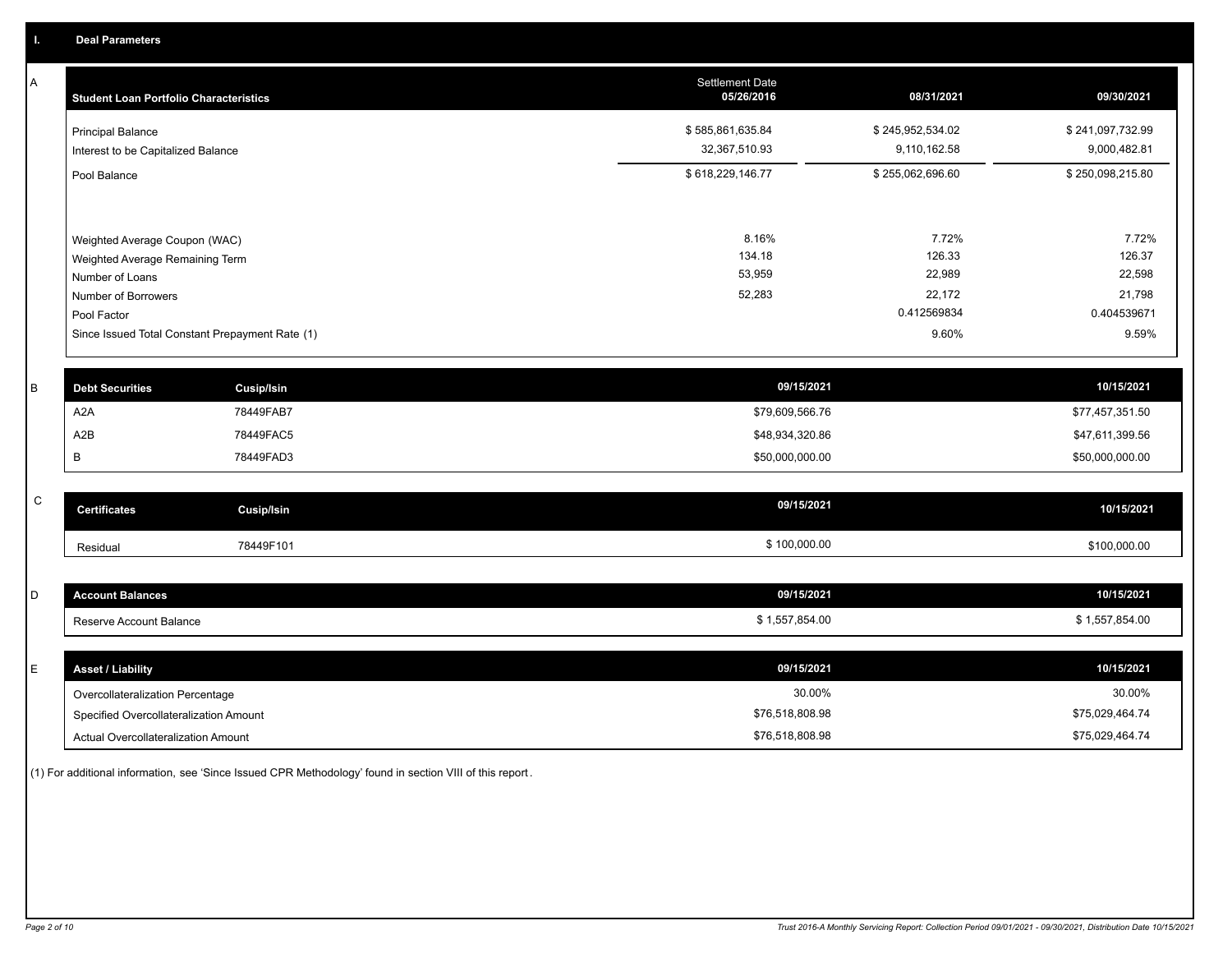## **II. 2016-A Trust Activity 09/01/2021 through 09/30/2021**

## **Total Principal Receipts \$ 4,874,937.13**  Other Principal Deposits 69,250.36 Servicer Principal Reimbursement 0.00 Seller Principal Reimbursement 0.00 Borrower Principal 4,805,686.77 A **Student Loan Principal Receipts**

## B **Student Loan Interest Receipts**

| <b>Total Interest Receipts</b>  | \$1,312,602.42 |
|---------------------------------|----------------|
| Other Interest Deposits         | 407.12         |
| Servicer Interest Reimbursement | 0.00           |
| Seller Interest Reimbursement   | 0.00           |
| Borrower Interest               | 1,312,195.30   |

| C       | <b>Recoveries on Realized Losses</b>                             | \$67,322.16    |
|---------|------------------------------------------------------------------|----------------|
| D       | <b>Investment Income</b>                                         | \$159.78       |
| E.      | <b>Funds Borrowed from Next Collection Period</b>                | \$0.00         |
| F.      | Funds Repaid from Prior Collection Period                        | \$0.00         |
| G       | Loan Sale or Purchase Proceeds                                   | \$0.00         |
| H       | <b>Initial Deposits to Distribution Account</b>                  | \$0.00         |
|         | <b>Excess Transferred from Other Accounts</b>                    | \$0.00         |
| J       | <b>Borrower Benefit Reimbursements</b>                           | \$0.00         |
| K       | <b>Other Deposits</b>                                            | \$0.00         |
|         | <b>Other Fees Collected</b>                                      | \$0.00         |
| м       | <b>AVAILABLE FUNDS</b>                                           | \$6,255,021.49 |
| N       | Non-Cash Principal Activity During Collection Period             | \$20,136.10    |
| $\circ$ | Aggregate Purchased Amounts by the Depositor, Servicer or Seller | \$69,657.48    |
| P       | Aggregate Loan Substitutions                                     | \$0.00         |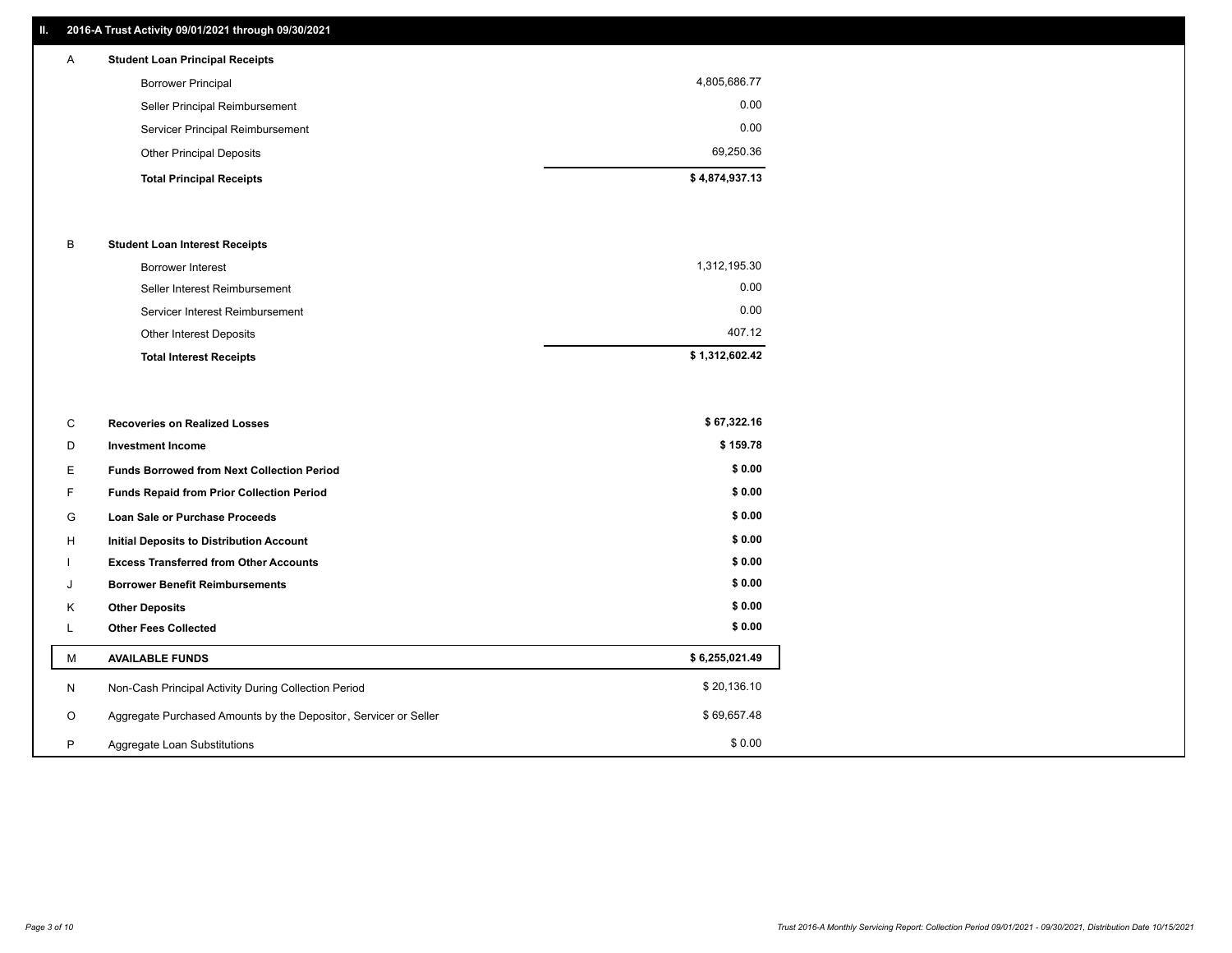|                   |                       |                          |         |                                                           | <b>Loans by Repayment Status</b> |                            |                          |         |                                                           |                |                            |
|-------------------|-----------------------|--------------------------|---------|-----------------------------------------------------------|----------------------------------|----------------------------|--------------------------|---------|-----------------------------------------------------------|----------------|----------------------------|
|                   |                       |                          |         | 09/30/2021                                                |                                  |                            |                          |         | 08/31/2021                                                |                |                            |
|                   |                       | <b>Wtd Avg</b><br>Coupon | # Loans | Principal and<br><b>Interest Accrued</b><br>to Capitalize | % of Principal                   | % of Loans in<br>Repay (1) | <b>Wtd Avg</b><br>Coupon | # Loans | Principal and<br><b>Interest Accrued</b><br>to Capitalize | % of Principal | % of Loans in<br>Repay (1) |
| INTERIM:          | IN SCHOOL             | 8.77%                    | 370     | \$6,487,461.82                                            | 2.594%                           | $-$ %                      | 8.85%                    | 388     | \$6,905,846.47                                            | 2.708%         | $-$ %                      |
|                   | <b>GRACE</b>          | 8.86%                    | 259     | \$4,735,729.86                                            | 1.894%                           | $-$ %                      | 8.73%                    | 246     | \$4,365,271.92                                            | 1.711%         | $-$ %                      |
|                   | <b>DEFERMENT</b>      | 8.52%                    | 1,516   | \$21,075,288.28                                           | 8.427%                           | $-$ %                      | 8.55%                    | 1,489   | \$21,088,443.60                                           | 8.268%         | $-$ %                      |
| <b>REPAYMENT:</b> | <b>CURRENT</b>        | 7.57%                    | 19,454  | \$203,344,051.91                                          | 81.306%                          | 93.363%                    | 7.57%                    | 19,889  | \$208,127,285.41                                          | 81.598%        | 93.455%                    |
|                   | 30-59 DAYS DELINQUENT | 8.05%                    | 332     | \$4,631,045.49                                            | 1.852%                           | 2.126%                     | 8.30%                    | 275     | \$4,199,103.41                                            | 1.646%         | 1.886%                     |
|                   | 60-89 DAYS DELINQUENT | 7.90%                    | 132     | \$2,426,670.66                                            | 0.970%                           | 1.114%                     | 7.36%                    | 142     | \$2,286,158.49                                            | 0.896%         | 1.027%                     |
|                   | 90+ DAYS DELINQUENT   | 7.53%                    | 88      | \$1,401,799.08                                            | 0.560%                           | 0.644%                     | 7.58%                    | 86      | \$1,248,415.77                                            | 0.489%         | 0.561%                     |
|                   | <b>FORBEARANCE</b>    | 7.80%                    | 447     | \$5,996,168.70                                            | 2.398%                           | 2.753%                     | 7.58%                    | 474     | \$6,842,171.53                                            | 2.683%         | 3.072%                     |
| <b>TOTAL</b>      |                       |                          | 22,598  | \$250,098,215.80                                          | 100.00%                          | 100.00%                    |                          | 22,989  | \$255,062,696.60                                          | 100.00%        | 100.00%                    |

Percentages may not total 100% due to rounding \*

1 Loans classified in "Repayment" include any loan for which interim interest only, \$25 fixed payments or full principal and interest payments are due.

|                         |                                                                                                                              |                          | <b>Loans by Borrower Status</b> |                                                                  |                |                                |                          |         |                                                                  |                |                                |
|-------------------------|------------------------------------------------------------------------------------------------------------------------------|--------------------------|---------------------------------|------------------------------------------------------------------|----------------|--------------------------------|--------------------------|---------|------------------------------------------------------------------|----------------|--------------------------------|
|                         |                                                                                                                              |                          |                                 | 09/30/2021                                                       |                |                                |                          |         | 08/31/2021                                                       |                |                                |
|                         |                                                                                                                              | <b>Wtd Avg</b><br>Coupon | # Loans                         | <b>Principal and</b><br><b>Interest Accrued</b><br>to Capitalize | % of Principal | % of Loans in<br>P&I Repay (2) | <b>Wtd Avg</b><br>Coupon | # Loans | <b>Principal and</b><br><b>Interest Accrued</b><br>to Capitalize | % of Principal | % of Loans in<br>P&I Repay (2) |
| INTERIM:                | IN SCHOOL                                                                                                                    | 8.54%                    | 671                             | \$11,330,679.68                                                  | 4.530%         | $-$ %                          | 8.56%                    | 710     | \$12,008,037.62                                                  | 4.708%         | $-$ %                          |
|                         | <b>GRACE</b>                                                                                                                 | 8.40%                    | 477                             | \$8,006,781.69                                                   | 3.201%         | $-$ %                          | 8.36%                    | 456     | \$7,524,281.82                                                   | 2.950%         | $-$ %                          |
|                         | <b>DEFERMENT</b>                                                                                                             | 8.20%                    | 2,827                           | \$38,003,049.33                                                  | 15.195%        | $-$ %                          | 8.24%                    | 2,784   | \$37,857,823.07                                                  | 14.843%        | $-$ %                          |
| P&I REPAYMENT:          | <b>CURRENT</b>                                                                                                               | 7.53%                    | 17,636                          | \$178,521,772.43                                                 | 71.381%        | 92.615%                        | 7.53%                    | 18,075  | \$183,374,651.24                                                 | 71.894%        | 92.767%                        |
|                         | 30-59 DAYS DELINQUENT                                                                                                        | 8.06%                    | 324                             | \$4,568,729.75                                                   | 1.827%         | 2.370%                         | 8.34%                    | 267     | \$4,098,077.04                                                   | 1.607%         | 2.073%                         |
|                         | 60-89 DAYS DELINQUENT                                                                                                        | 7.86%                    | 129                             | \$2,290,279.97                                                   | 0.916%         | 1.188%                         | 7.26%                    | 137     | \$2,112,711.84                                                   | 0.828%         | 1.069%                         |
|                         | 90+ DAYS DELINQUENT                                                                                                          | 7.51%                    | 87                              | \$1,380,754.25                                                   | 0.552%         | 0.716%                         | 7.62%                    | 85      | \$1,227,745.32                                                   | 0.481%         | 0.621%                         |
|                         | FORBEARANCE                                                                                                                  | 7.80%                    | 447                             | \$5,996,168.70                                                   | 2.398%         | 3.111%                         | 7.57%                    | 475     | \$6,859,368.65                                                   | 2.689%         | 3.470%                         |
| <b>TOTAL</b><br>$\star$ | Percentages may not total 100% due to rounding                                                                               |                          | 22,598                          | \$250,098,215.80                                                 | 100.00%        | 100.00%                        |                          | 22,989  | \$255,062,696.60                                                 | 100.00%        | 100.00%                        |
|                         | 2 Loans classified in "P&I Repayment" includes only those loans for which scheduled principal and interest payments are due. |                          |                                 |                                                                  |                |                                |                          |         |                                                                  |                |                                |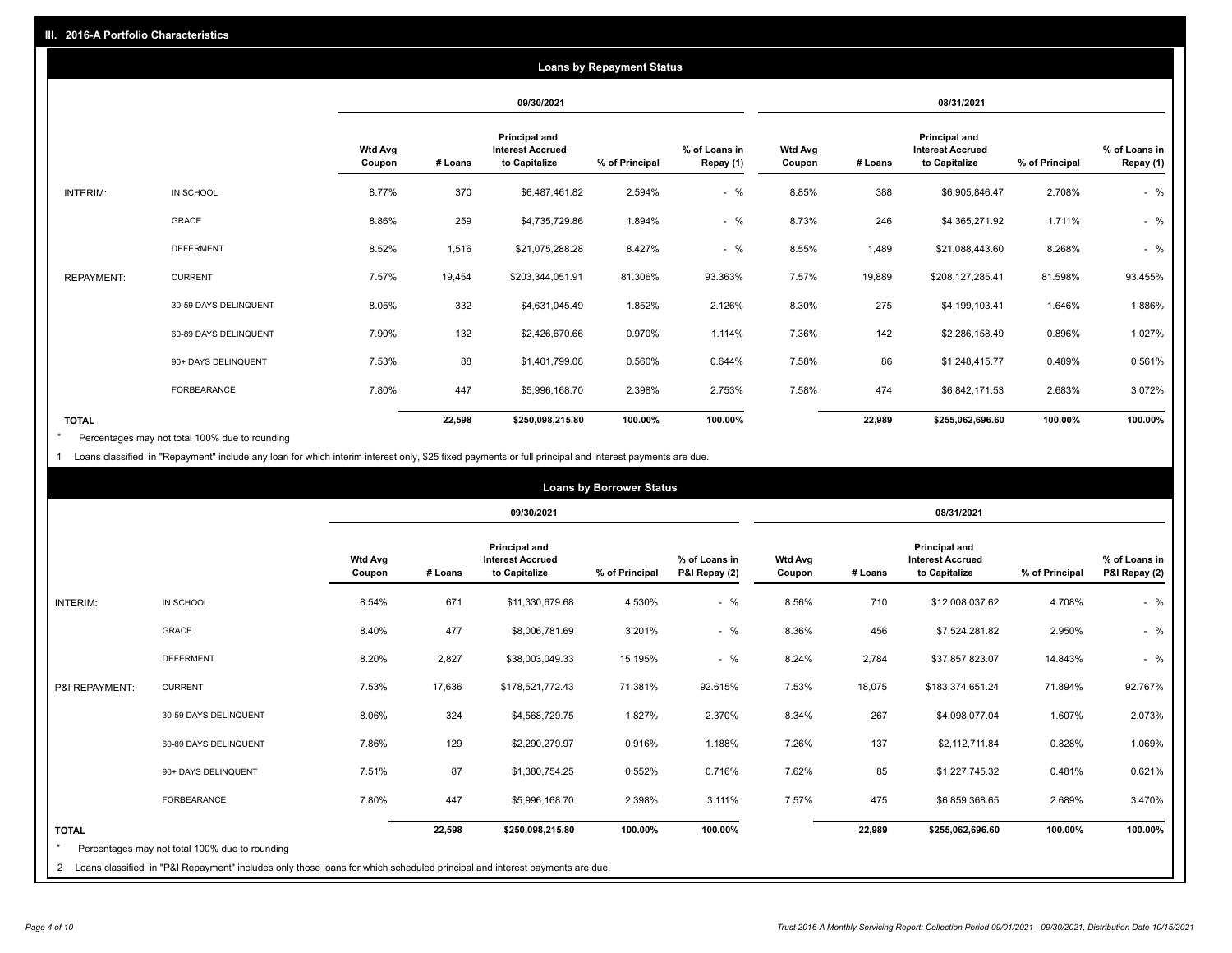|                                                                                                  | 9/30/2021        | 8/31/2021        |
|--------------------------------------------------------------------------------------------------|------------------|------------------|
| Pool Balance                                                                                     | \$250,098,215.80 | \$255,062,696.60 |
| Total # Loans                                                                                    | 22,598           | 22,989           |
| Total # Borrowers                                                                                | 21,798           | 22,172           |
| Weighted Average Coupon                                                                          | 7.72%            | 7.72%            |
| Weighted Average Remaining Term                                                                  | 126.37           | 126.33           |
| Percent of Pool - Cosigned                                                                       | 93.4%            | 93.3%            |
| Percent of Pool - Non Cosigned                                                                   | 6.6%             | 6.7%             |
| Borrower Interest Accrued for Period                                                             | \$1,537,705.58   | \$1,618,664.96   |
| Outstanding Borrower Interest Accrued                                                            | \$11,233,590.54  | \$11,425,566.71  |
| Gross Principal Realized Loss - Periodic *                                                       | \$363,924.86     | \$474,176.81     |
| Gross Principal Realized Loss - Cumulative *                                                     | \$27,454,841.56  | \$27,090,916.70  |
| Recoveries on Realized Losses - Periodic                                                         | \$67,322.16      | \$81,934.28      |
| Recoveries on Realized Losses - Cumulative                                                       | \$4,187,494.41   | \$4,120,172.25   |
| Net Losses - Periodic                                                                            | \$296,602.70     | \$392,242.53     |
| Net Losses - Cumulative                                                                          | \$23,267,347.15  | \$22,970,744.45  |
| Non-Cash Principal Activity - Capitalized Interest                                               | \$387,320.94     | \$445,606.25     |
| Since Issued Total Constant Prepayment Rate (CPR) (1)                                            | 9.59%            | 9.60%            |
| <b>Loan Substitutions</b>                                                                        | \$0.00           | \$0.00           |
| <b>Cumulative Loan Substitutions</b>                                                             | \$0.00           | \$0.00           |
| <b>Unpaid Servicing Fees</b>                                                                     | \$0.00           | \$0.00           |
| <b>Unpaid Administration Fees</b>                                                                | \$0.00           | \$0.00           |
| <b>Unpaid Carryover Servicing Fees</b>                                                           | \$0.00           | \$0.00           |
| Note Interest Shortfall                                                                          | \$0.00           | \$0.00           |
| Loans in Modification                                                                            | \$21,568,476.47  | \$22,174,013.36  |
| % of Loans in Modification as a % of Loans in Repayment (P&I)                                    | 11.55%           | 11.62%           |
|                                                                                                  |                  |                  |
| % Annualized Gross Principal Realized Loss - Periodic as a %<br>of Loans in Repayment (P&I) * 12 | 2.34%            | 2.98%            |
| % Gross Principal Realized Loss - Cumulative as a % of<br><b>Original Pool Balance</b>           | 4.44%            | 4.38%            |

\* In accordance with the Servicer's current policies and procedures, after September 1, 2017 loans subject to bankruptcy claims generally will not be reported as a charged- off unless and until they are delinquent for 120

(1) For additional information, see 'Since Issued CPR Methodology' found in section VIII of this report .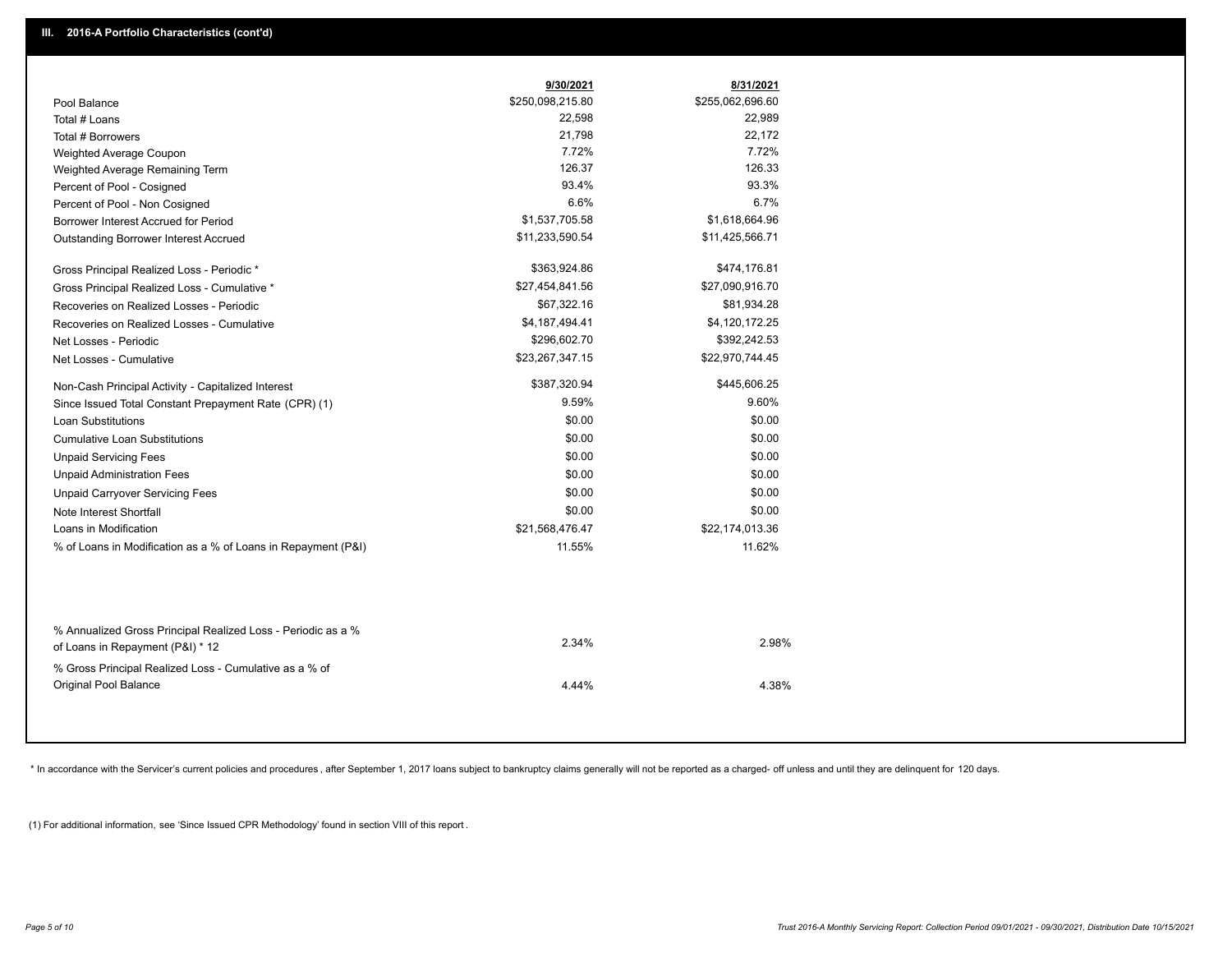#### **Loan Program**  A

|                                    | Weighted<br>Average | # LOANS  | <b>\$ AMOUNT</b> | $%$ *     |
|------------------------------------|---------------------|----------|------------------|-----------|
| - Smart Option Interest-Only Loans | 6.71%               | 4,441    | \$32,219,746.77  | 12.883%   |
| - Smart Option Fixed Pay Loans     | 7.70%               | 6,097    | \$80,629,053.90  | 32.239%   |
| - Smart Option Deferred Loans      | 7.98%               | 12.060   | \$137,249,415.13 | 54.878%   |
| - Other Loan Programs              | $0.00\%$            | $\Omega$ | \$0.00           | $0.000\%$ |
| Total                              | 7.72%               | 22,598   | \$250,098,215.80 | 100.000%  |

\* Percentages may not total 100% due to rounding

B

C

**Index Type**

|                       | Weighted<br>Average | # LOANS | \$ AMOUNT        | % *       |
|-----------------------|---------------------|---------|------------------|-----------|
| - Fixed Rate Loans    | 7.89%               | 4,755   | \$61,990,164.37  | 24.786%   |
| - LIBOR Indexed Loans | 7.67%               | 17.843  | \$188,108,051.43 | 75.214%   |
| - Other Index Rates   | $0.00\%$            | 0       | \$0.00           | $0.000\%$ |
| <b>Total</b>          | 7.72%               | 22,598  | \$250,098,215.80 | 100.000%  |

\* Percentages may not total 100% due to rounding

## **Weighted Average Recent FICO**

| (2)<br>Wtd Avg Recent FICO Band | # LOANS | <b>\$ AMOUNT</b> | $\frac{9}{6}$ * |
|---------------------------------|---------|------------------|-----------------|
| $0 - 639$                       | 1,420   | \$17,067,438.40  | 6.824%          |
| 640 - 669                       | 1,434   | \$17,210,877.54  | 6.882%          |
| 670 - 699                       | 2,334   | \$26,523,469.78  | 10.605%         |
| 700 - 739                       | 4,753   | \$55,233,851.63  | 22.085%         |
| $740 +$                         | 12,657  | \$134,062,578.45 | 53.604%         |
| N/A <sup>(1)</sup>              | 0       | \$0.00           | 0.000%          |
| <b>Total</b>                    | 22,598  | \$250,098,215.80 | 100.000%        |
|                                 |         |                  |                 |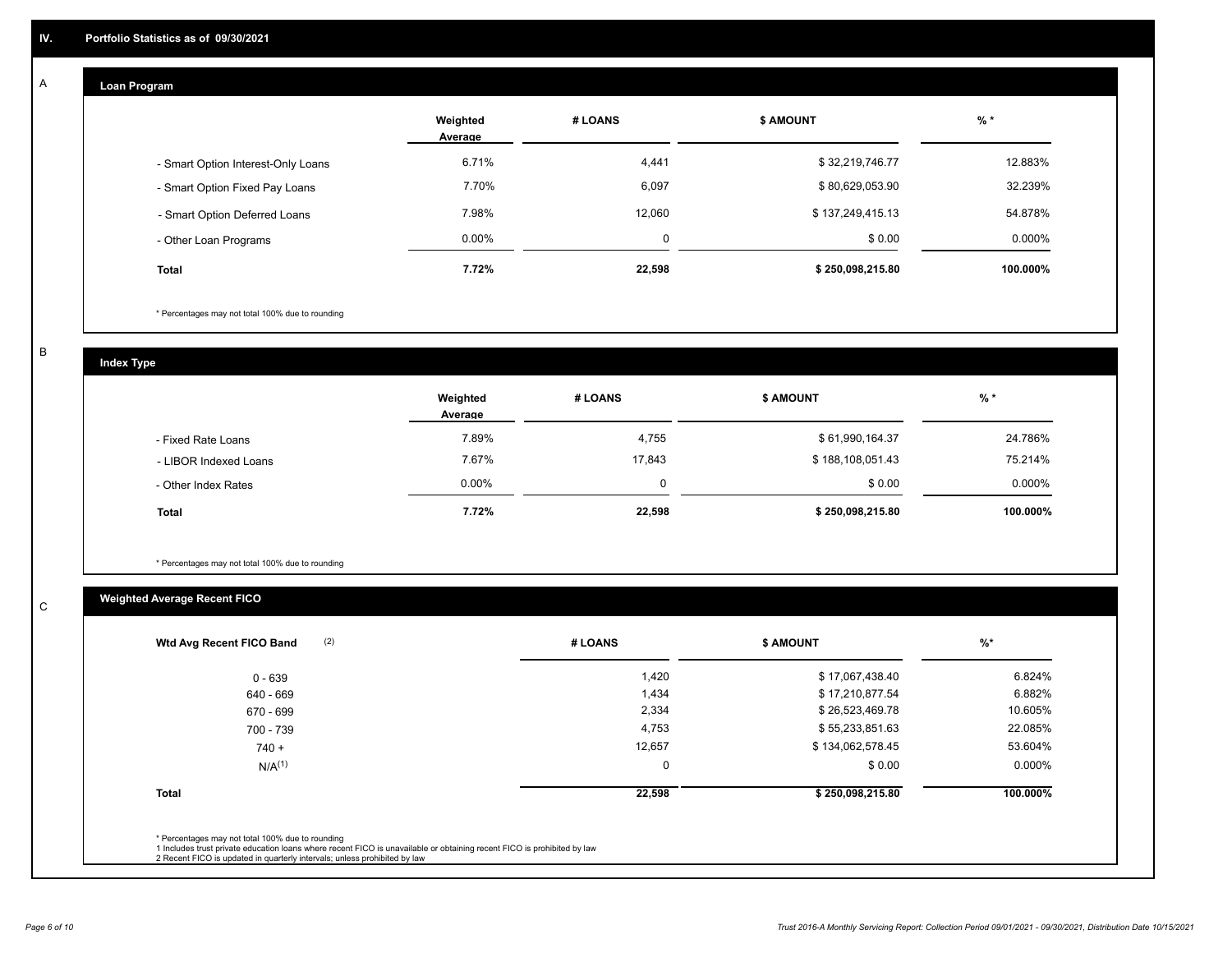| V. | 2016-A Reserve Account, Principal Distribution, and R-2 Certificate Calculations     |                  |
|----|--------------------------------------------------------------------------------------|------------------|
| А. | <b>Reserve Account</b>                                                               |                  |
|    | Specified Reserve Account Balance                                                    | \$1,557,854.00   |
|    | Actual Reserve Account Balance                                                       | \$1,557,854.00   |
| В. | <b>Principal Distribution Amount</b>                                                 |                  |
|    | Class A Notes Outstanding<br>i.                                                      | \$128,543,887.62 |
|    | Pool Balance<br>ii.                                                                  | \$250,098,215.80 |
|    | First Priority Principal Distribution Amount (i - ii)<br>iii.                        | \$0.00           |
|    | Class A and B Notes Outstanding<br>iv.                                               | \$178,543,887.62 |
|    | First Priority Principal Distribution Amount<br>ν.                                   | \$0.00           |
|    | Pool Balance<br>vi.                                                                  | \$250,098,215.80 |
|    | Specified Overcollateralization Amount<br>vii.                                       | \$75,029,464.74  |
|    | Regular Principal Distribution Amount (if (iv > 0, (iv - v) - (vi - vii))<br>viii.   | \$3,475,136.56   |
|    | Pool Balance<br>ix.                                                                  | \$250,098,215.80 |
|    | 10% of Initial Pool Balance<br>х.                                                    | \$61,822,914.68  |
|    | First Priority Principal Distribution Amount<br>xi.                                  | \$0.00           |
|    | Regular Principal Distribution Amount<br>xii.                                        | \$3,475,136.56   |
|    | Available Funds (after payment of waterfall items A through I)<br>xiii.              | \$2,250,767.13   |
|    | xiv. Additional Principal Distribution Amount (if(vi <= x,min(xiii, vi - xi - xii))) | \$0.00           |
| C. | R-2 Certificate                                                                      |                  |
|    | <b>Previous Notional Balance</b>                                                     | \$37,490,591.00  |
|    | Shortfall of Principal                                                               | \$0.00           |
|    | Shortfall of Interest                                                                | \$0.00           |
|    | <b>Current Notional Balance</b>                                                      | \$37,490,591.00  |
|    | Excess Distribution Allocated (1)                                                    | \$634,722.68     |
|    |                                                                                      |                  |
|    |                                                                                      |                  |

1. Until the notional amount of the R-2 Certificate is reduced to zero and if there is excess cash through the distribution available it will be distributed to the R-2 Certificate, otherwise the amount will be zero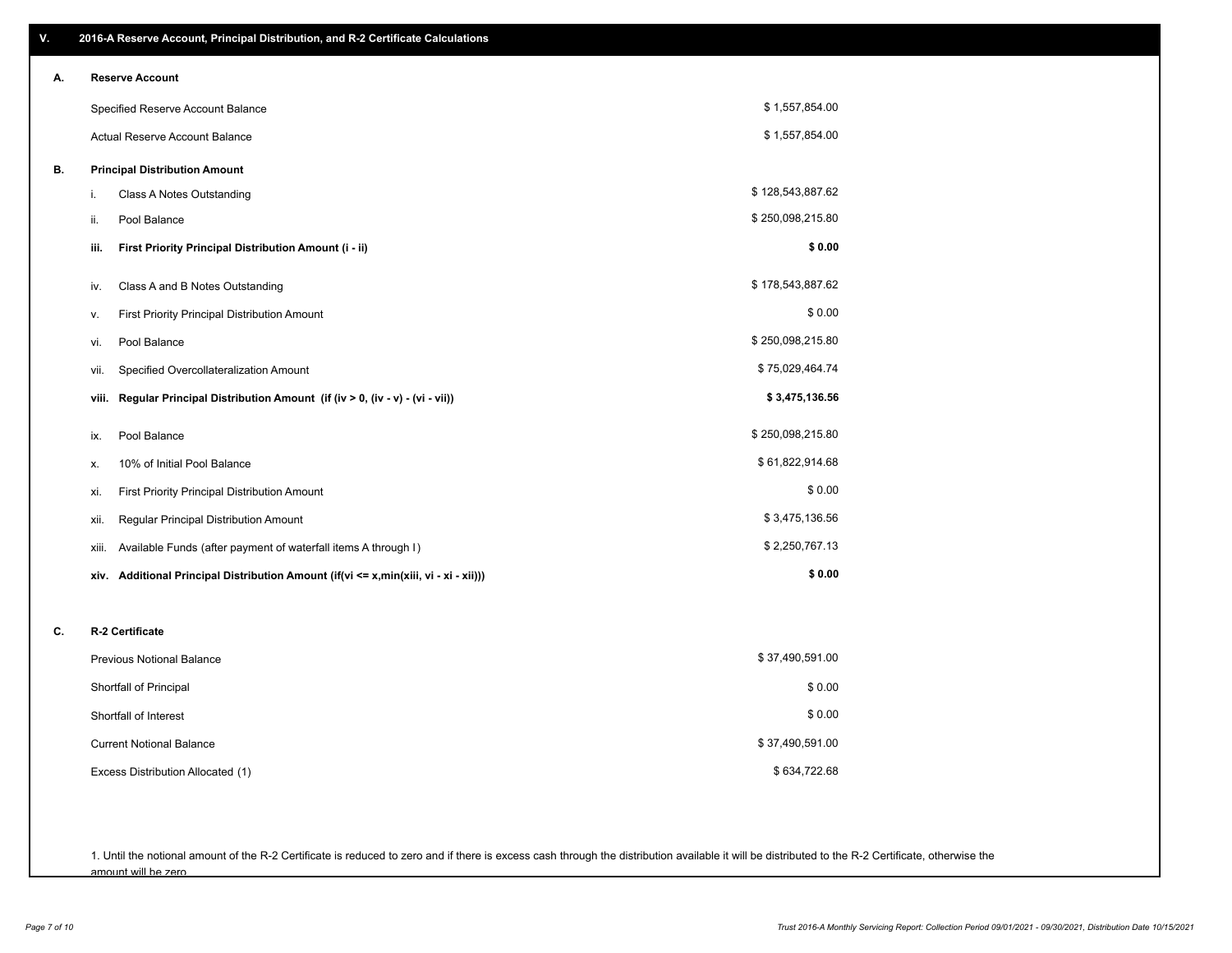|                                                         | Paid           | <b>Funds Balance</b> |
|---------------------------------------------------------|----------------|----------------------|
| <b>Total Available Funds</b>                            |                | \$6,255,021.49       |
| <b>Trustee Fees</b><br>A                                | \$0.00         | \$6,255,021.49       |
| В<br><b>Servicing Fees</b>                              | \$164,423.91   | \$6,090,597.58       |
| C<br>i. Administration Fees                             | \$8,333.00     | \$6,082,264.58       |
| ii. Unreimbursed Administrator Advances plus any Unpaid | \$5,000.00     | \$6,077,264.58       |
| D<br>Class A Noteholders Interest Distribution Amount   | \$243,704.64   | \$5,833,559.94       |
| Е<br>First Priority Principal Payment                   | \$0.00         | \$5,833,559.94       |
| Class B Noteholders Interest Distribution Amount<br>F.  | \$107,656.25   | \$5,725,903.69       |
| G<br><b>Reinstatement Reserve Account</b>               | \$0.00         | \$5,725,903.69       |
| H<br>Regular Principal Distribution                     | \$3,475,136.56 | \$2,250,767.13       |
| <b>Carryover Servicing Fees</b>                         | \$0.00         | \$2,250,767.13       |
| Additional Principal Distribution Amount<br>J           | \$0.00         | \$2,250,767.13       |
| Κ<br>Unpaid Expenses of Trustee                         | \$0.00         | \$2,250,767.13       |
| Unpaid Expenses of Administrator<br>L                   | \$0.00         | \$2,250,767.13       |
| M<br>i. Remaining Funds to the R-1 Certificateholder(s) | \$1,616,044.45 | \$634,722.68         |
| ii. Remaining Funds to the R-2 Certificateholder(s)     | \$634,722.68   | \$0.00               |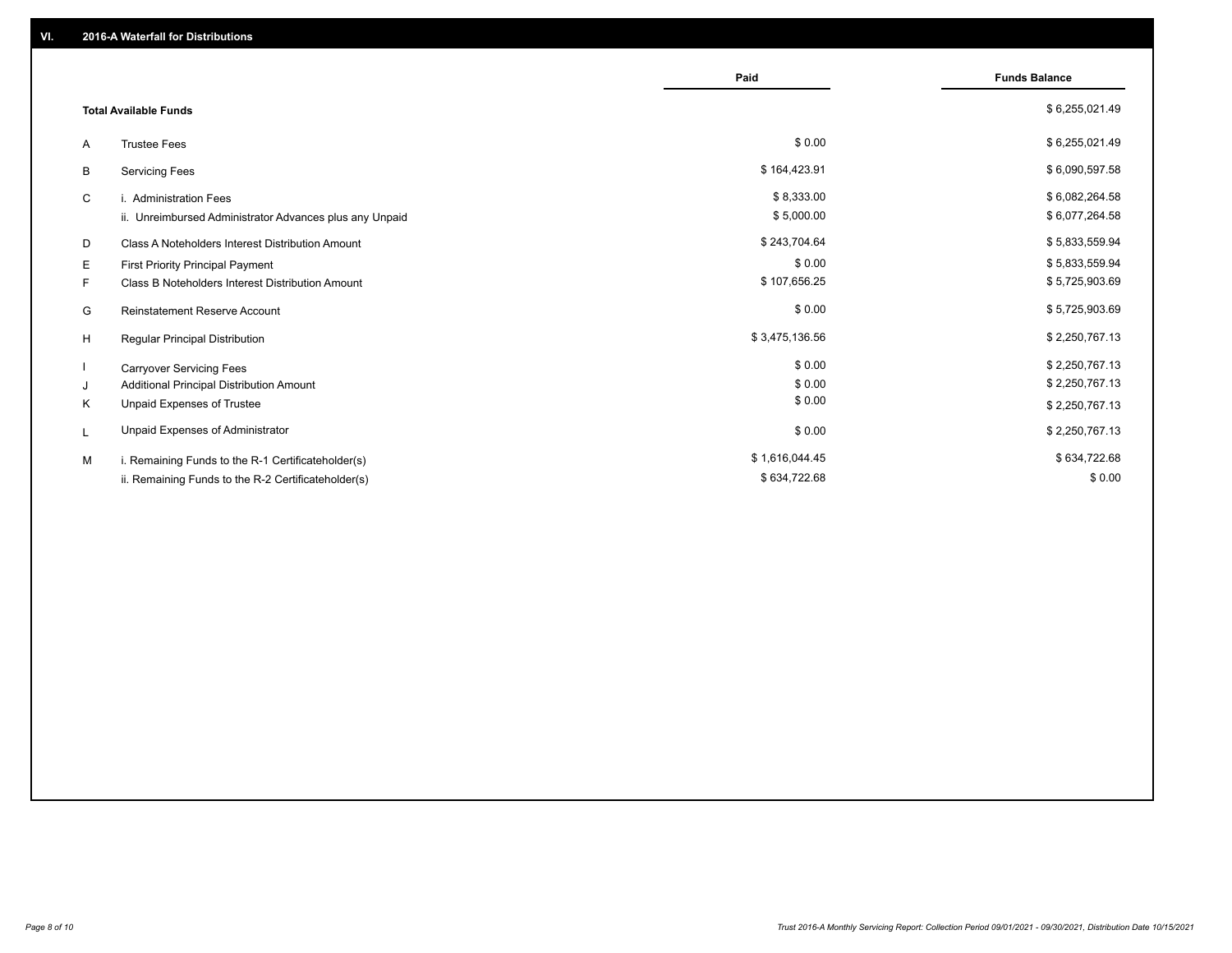| <b>Distribution Amounts</b>                                |                         |                         |                         |
|------------------------------------------------------------|-------------------------|-------------------------|-------------------------|
|                                                            | A <sub>2</sub> A        | A2B                     | в                       |
| Cusip/Isin                                                 | 78449FAB7               | 78449FAC5               | 78449FAD3               |
| <b>Beginning Balance</b>                                   | \$79,609,566.76         | \$48,934,320.86         | \$50,000,000.00         |
| Index                                                      | <b>FIXED</b>            | <b>LIBOR</b>            | <b>LIBOR</b>            |
| Spread/Fixed Rate                                          | 2.70%                   | 1.50%                   | 2.50%                   |
| Record Date (Days Prior to Distribution)                   | 1 NEW YORK BUSINESS DAY | 1 NEW YORK BUSINESS DAY | 1 NEW YORK BUSINESS DAY |
| Accrual Period Begin                                       | 9/15/2021               | 9/15/2021               | 9/15/2021               |
| <b>Accrual Period End</b>                                  | 10/15/2021              | 10/15/2021              | 10/15/2021              |
| Daycount Fraction                                          | 0.08333333              | 0.08333333              | 0.08333333              |
| Interest Rate*                                             | 2.70000%                | 1.58375%                | 2.58375%                |
| <b>Accrued Interest Factor</b>                             | 0.002250000             | 0.001319792             | 0.002153125             |
| <b>Current Interest Due</b>                                | \$179,121.53            | \$64,583.11             | \$107,656.25            |
| Interest Shortfall from Prior Period Plus Accrued Interest | $\mathsf{\$}$ -         | $$ -$                   | $\mathsf{\$}$ -         |
| <b>Total Interest Due</b>                                  | \$179,121.53            | \$64,583.11             | \$107,656.25            |
| <b>Interest Paid</b>                                       | \$179,121.53            | \$64,583.11             | \$107,656.25            |
| Interest Shortfall                                         | $$ -$                   | $\mathsf{\$}$ -         | $\mathsf{\$}$ -         |
| <b>Principal Paid</b>                                      | \$2,152,215.26          | \$1,322,921.30          | $\mathsf{\$}$ -         |
| <b>Ending Principal Balance</b>                            | \$77,457,351.50         | \$47,611,399.56         | \$50,000,000.00         |
| Paydown Factor                                             | 0.009872547             | 0.009872547             | 0.000000000             |
| <b>Ending Balance Factor</b>                               | 0.355308952             | 0.355308952             | 1.000000000             |

\* Pay rates for Current Distribution. For the interest rates applicable to the next distribution date, please see https://www.salliemae.com/about/investors/data/SMBabrate.txt.

**VII. 2016-A Distributions**